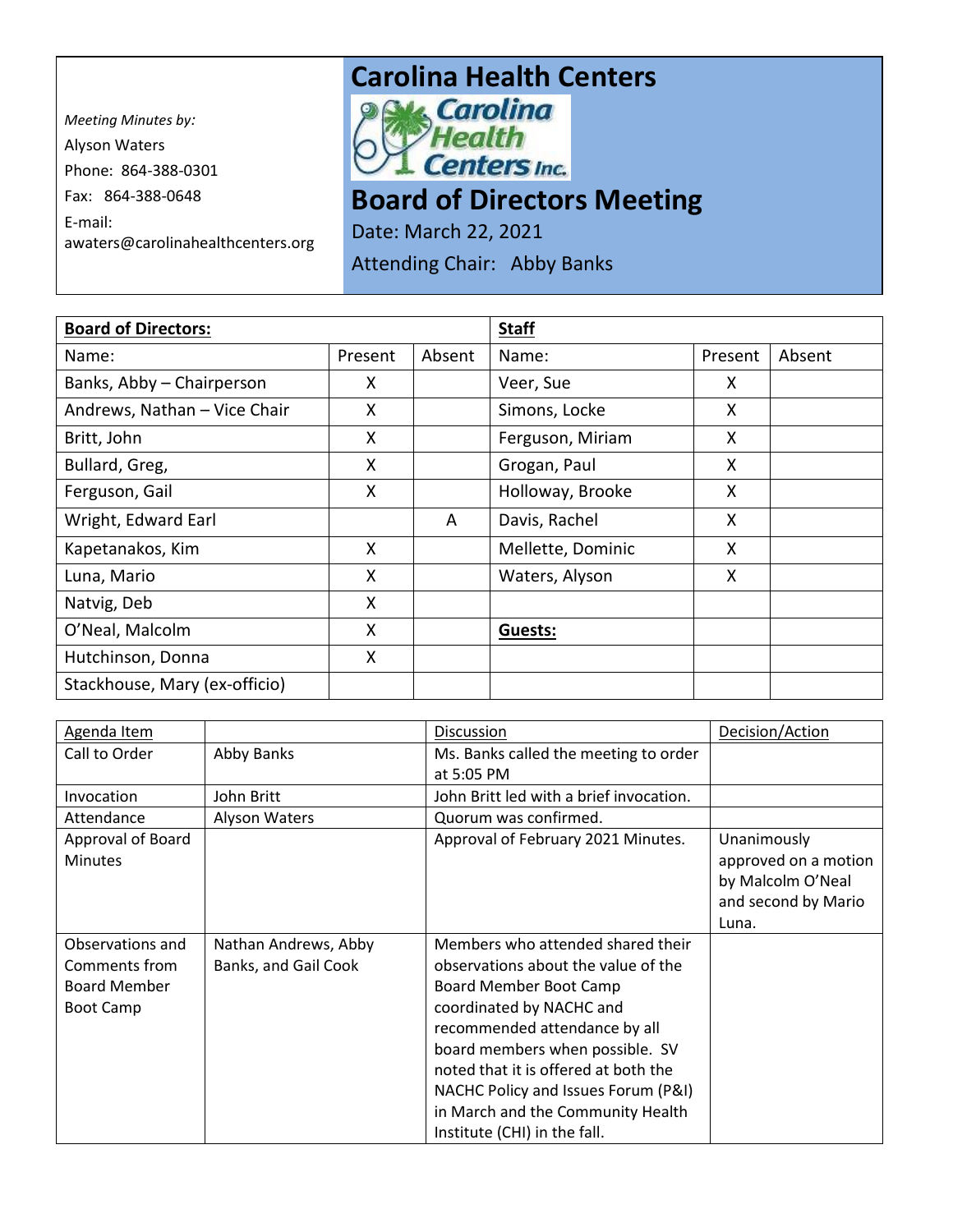| <b>Leadership Team Reports:</b> |                 |                                                                                                           |                                        |  |
|---------------------------------|-----------------|-----------------------------------------------------------------------------------------------------------|----------------------------------------|--|
| Covid 19 Response               | Leadership Team | Miriam Ferguson gave the following                                                                        | Rachel Davis sent the                  |  |
| Monthly Update                  |                 | updates on vaccine initiative:                                                                            | link for the Aiken                     |  |
|                                 |                 | In Greenwood 1 <sup>st</sup> shot clinics are<br>$\bullet$<br>being held on Thursdays and 2 <sup>nd</sup> | Standard article to<br>the full Board. |  |
|                                 |                 | shot clinics on Wednesdays.                                                                               |                                        |  |
|                                 |                 | These are at Northside Baptist                                                                            |                                        |  |
|                                 |                 | Church. Miriam noted that the                                                                             |                                        |  |
|                                 |                 | schedule on Thursday will be                                                                              |                                        |  |
|                                 |                 | increasing to 500 appointments.                                                                           |                                        |  |
|                                 |                 | Conducted a vaccination clinic at<br>$\bullet$                                                            |                                        |  |
|                                 |                 | Titan Farms reaching 878                                                                                  |                                        |  |
|                                 |                 | farmworkers and family                                                                                    |                                        |  |
|                                 |                 | members.                                                                                                  |                                        |  |
|                                 |                 | The farmworker vaccination clinic<br>٠                                                                    |                                        |  |
|                                 |                 | was covered by an article in the<br>Aiken Standard.                                                       |                                        |  |
|                                 |                 | CHC may not be able to get the<br>$\bullet$                                                               |                                        |  |
|                                 |                 | Johnson and Johnson vaccine                                                                               |                                        |  |
|                                 |                 | because we are already receiving                                                                          |                                        |  |
|                                 |                 | the Moderna vaccine.                                                                                      |                                        |  |
| President's Report              | Sue Veer        | Sue Veer provided her monthly report                                                                      |                                        |  |
| (Monthly)                       |                 | covering the following standing                                                                           |                                        |  |
|                                 |                 | categories:                                                                                               |                                        |  |
|                                 |                 | Legislative, Health Policy and                                                                            |                                        |  |
|                                 |                 | Advocacy                                                                                                  |                                        |  |
|                                 |                 | Leadership and Staff<br>$\bullet$<br>Development                                                          |                                        |  |
|                                 |                 | <b>Strategic and Operational</b><br>$\bullet$                                                             |                                        |  |
|                                 |                 | Updates                                                                                                   |                                        |  |
|                                 |                 | Partnership and Affiliations<br>$\bullet$                                                                 |                                        |  |
|                                 |                 | <b>Consulting Activities</b><br>$\bullet$                                                                 |                                        |  |
|                                 |                 | Of note:                                                                                                  |                                        |  |
|                                 |                 | DHEC has convened Regional                                                                                |                                        |  |
|                                 |                 | <b>Panels for Covid Vaccine</b>                                                                           |                                        |  |
|                                 |                 | Distribution with health centers                                                                          |                                        |  |
|                                 |                 | having 2 seats on each regional                                                                           |                                        |  |
|                                 |                 | panel. Ms. Veer will hold one seat                                                                        |                                        |  |
|                                 |                 | on the panel for the Upstate                                                                              |                                        |  |
|                                 |                 | Region.                                                                                                   |                                        |  |
|                                 |                 | The first behavioral health<br>$\bullet$                                                                  |                                        |  |
|                                 |                 | counselor has been hired for the                                                                          |                                        |  |
|                                 |                 | addition of Integrated Behavioral<br>Health Services.                                                     |                                        |  |
|                                 |                 | The NACHC task Force on the RFP<br>$\bullet$                                                              |                                        |  |
|                                 |                 | for an Organizational Assessment                                                                          |                                        |  |
|                                 |                 | has completed its interviews and                                                                          |                                        |  |
|                                 |                 | will be recommending a vendor to                                                                          |                                        |  |
|                                 |                 | the Executive Committee of the                                                                            |                                        |  |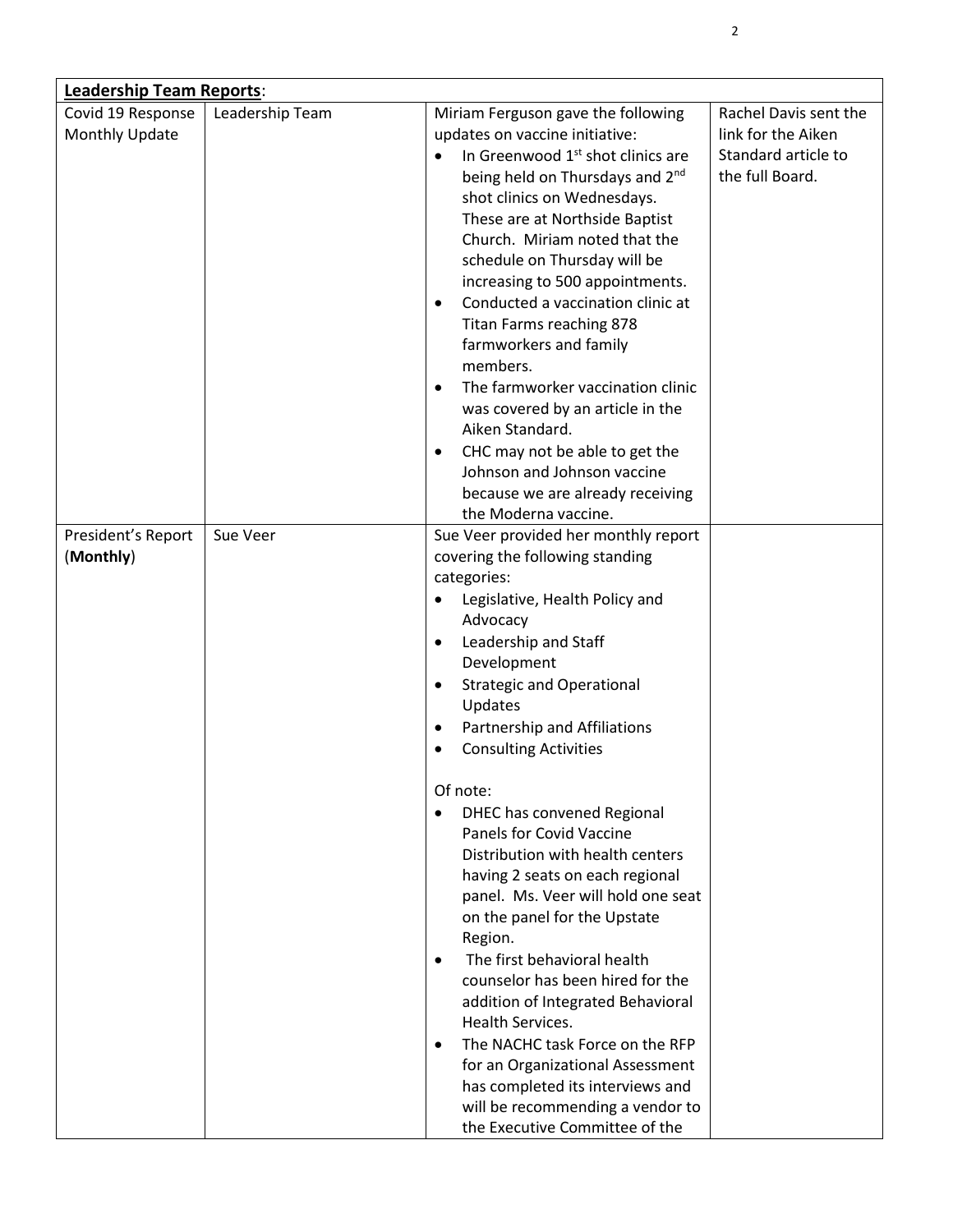| Organizational<br>Performance<br>Report (Monthly) | Paul Grogan      | NACHC Board on Tuesday, March<br>$23rd$ .<br>A copy of the full report and all<br>references and attachments will be<br>retained with the official copy of the<br>minutes.<br>Mr. Grogan provided the Monthly<br>Organizational Performance Report<br>covering utilization and financial<br>performance for the month of<br>February.<br>A copy of the full report and all<br>references and attachments will be<br>retained with the official copy of the<br>minutes.                                                                                                                                                                                                                                                          |                                                                                                                                                                         |
|---------------------------------------------------|------------------|---------------------------------------------------------------------------------------------------------------------------------------------------------------------------------------------------------------------------------------------------------------------------------------------------------------------------------------------------------------------------------------------------------------------------------------------------------------------------------------------------------------------------------------------------------------------------------------------------------------------------------------------------------------------------------------------------------------------------------|-------------------------------------------------------------------------------------------------------------------------------------------------------------------------|
| <b>CMO Report</b><br>(Monthly)                    | Dr. Locke Simons | Dr. Simons provided his regular<br>monthly report covering the standard<br>categories of:<br>Provider staffing and vacancies<br>$\bullet$<br>Quality and Population Health<br>$\bullet$<br>Clinical measures<br>٠<br><b>Risk Management (Next Meeting</b><br>$\bullet$<br>April 20, 2021)<br>Dr. Simons also reviewed the Fall<br>2020 Peer Review results noting the<br>following:<br>41 providers reviews<br>No substantive findings<br>$\overline{\phantom{a}}$<br>13 providers passed with no<br>$\overline{\phantom{a}}$<br>issues identified<br>1 provider passed with<br>reservations (will be reviewed @<br>increased frequency)<br>Remainder passed with peer<br>$\overline{\phantom{a}}$<br>comments for CQI purposes |                                                                                                                                                                         |
|                                                   |                  | <b>ACTION ITEMS:</b><br>Dr. Simons attested to the verification<br>of all credentials for the following<br>providers and requested Board<br>approval for full privileges within the<br>scope of their respective licenses:<br>Jessica Grout, MD - HTP<br>David Bowen, MD-TCC<br>Amanda Chapman, FNP-LC4<br>Kimberly Little, MA LPC - BHC @ TCC<br>A copy of the Dr. Simons' full report<br>will be retained with the official copy<br>of the minutes.                                                                                                                                                                                                                                                                           | The request for<br>privileges on the basis<br>of Dr. Simons'<br>attestation was<br>unanimously<br>approved on a motion<br>by Gail Ferguson and<br>second by Deb Natvig. |

3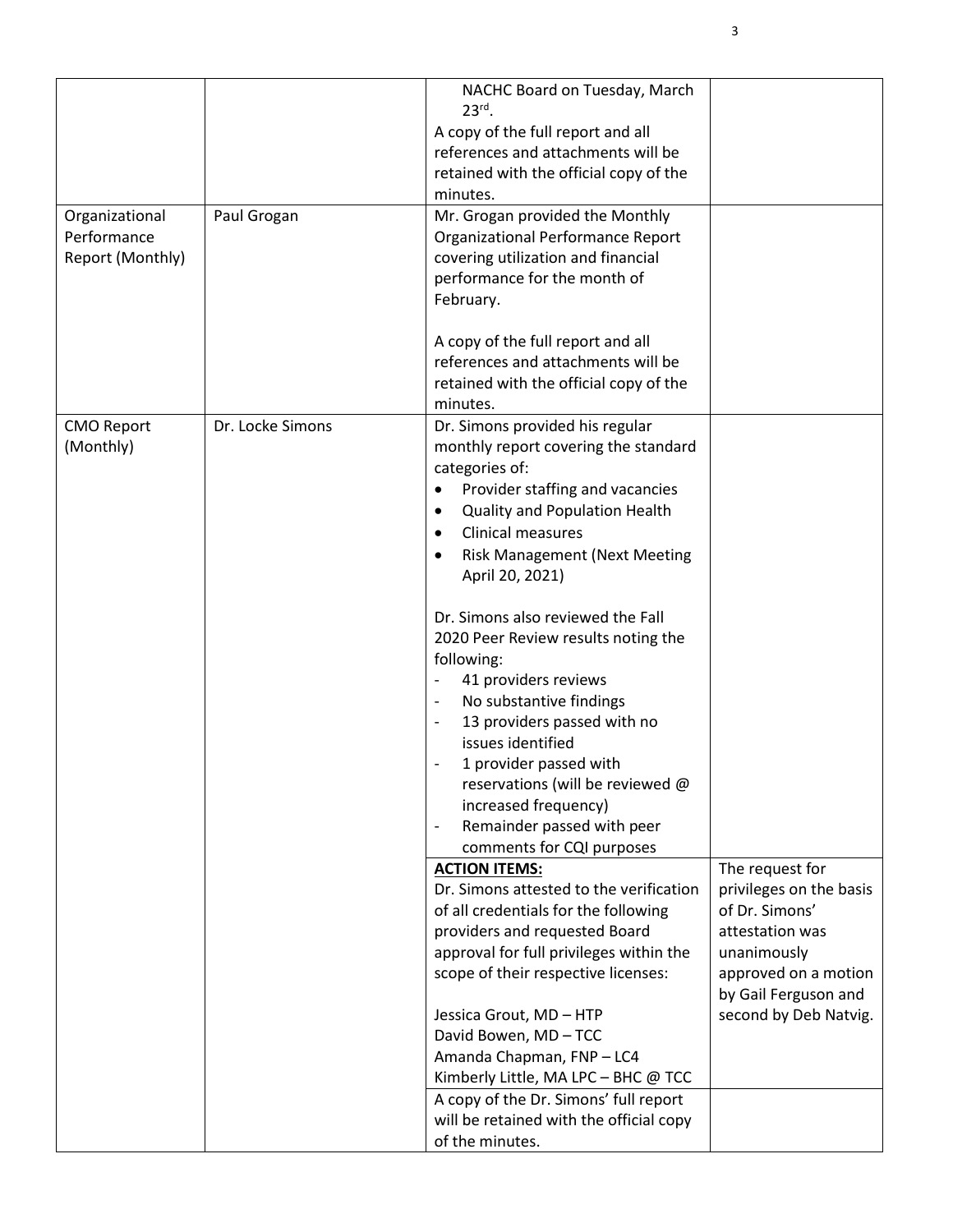| Quarterly                 | Brooke Holloway                 | Brooke Holloway provided a quarterly                      |                       |
|---------------------------|---------------------------------|-----------------------------------------------------------|-----------------------|
| Development and           |                                 | report on the activities within her                       |                       |
| Corporate                 |                                 | Division in the following areas:                          |                       |
| Compliance                |                                 | <b>Human Resources</b><br>$\bullet$                       |                       |
| Report                    |                                 | Marketing and Development<br>$\bullet$                    |                       |
|                           |                                 | <b>Credentialling and Contracts</b><br>$\bullet$          |                       |
|                           |                                 | Management                                                |                       |
|                           |                                 | <b>Community Outreach</b><br>$\bullet$                    |                       |
|                           |                                 | <b>Grants and Special Projects</b><br>$\bullet$           |                       |
|                           |                                 | Compliance<br>$\bullet$                                   |                       |
|                           |                                 |                                                           |                       |
|                           |                                 | Of note Ms. Holloway discussed:                           |                       |
|                           |                                 | The Division's involvement in                             |                       |
|                           |                                 | Covid 19 Response including                               |                       |
|                           |                                 |                                                           |                       |
|                           |                                 | staffing the vaccine clinics,                             |                       |
|                           |                                 | managing newspaper and social                             |                       |
|                           |                                 | media coverage, and counseling                            |                       |
|                           |                                 | supervisors and staff on the use of                       |                       |
|                           |                                 | Covid related paid leave.                                 |                       |
|                           |                                 | Notification that Choose Well<br>$\overline{\phantom{a}}$ |                       |
|                           |                                 | (Contraceptive Care) 2021                                 |                       |
|                           |                                 | coverage has been expanded to                             |                       |
|                           |                                 | include oral contraceptives and                           |                       |
|                           |                                 | options for women who qualify.                            |                       |
|                           |                                 |                                                           |                       |
|                           |                                 | In her role as Corporate Compliance                       |                       |
|                           |                                 | Officer, Ms. Holloway presented a                         |                       |
|                           |                                 | summary of incident reports received                      |                       |
|                           |                                 | in 2020, noting a decrease from prior                     |                       |
|                           |                                 | years.                                                    |                       |
|                           |                                 |                                                           |                       |
|                           |                                 | A copy of Ms. Holloway's full report                      |                       |
|                           |                                 | will be retained with the official copy                   |                       |
|                           |                                 | of the minutes.                                           |                       |
| <b>Distribution Only:</b> | <b>Quality and Population</b>   |                                                           |                       |
|                           | <b>Health Measures</b>          |                                                           |                       |
|                           | Monthly RX Dashboard            |                                                           |                       |
|                           | <b>Behavioral Health Report</b> |                                                           |                       |
|                           | <b>Beckman Center for</b><br>i. |                                                           |                       |
|                           | <b>Mental Health</b>            |                                                           |                       |
|                           | <b>CHC Behavioral</b><br>ii.    |                                                           |                       |
|                           | Health Coordinator's            |                                                           |                       |
|                           |                                 |                                                           |                       |
|                           | Report                          |                                                           |                       |
| <b>Committee Reports:</b> |                                 |                                                           |                       |
| Executive                 | Abby Banks                      | No Report.                                                |                       |
| Committee                 |                                 |                                                           |                       |
| Development               | John Britt                      | No Report.                                                | The Investment Policy |
| Committee                 |                                 |                                                           | will be forwarded to  |
|                           |                                 |                                                           | the full Board to be  |
|                           |                                 |                                                           | adopted at next       |

4